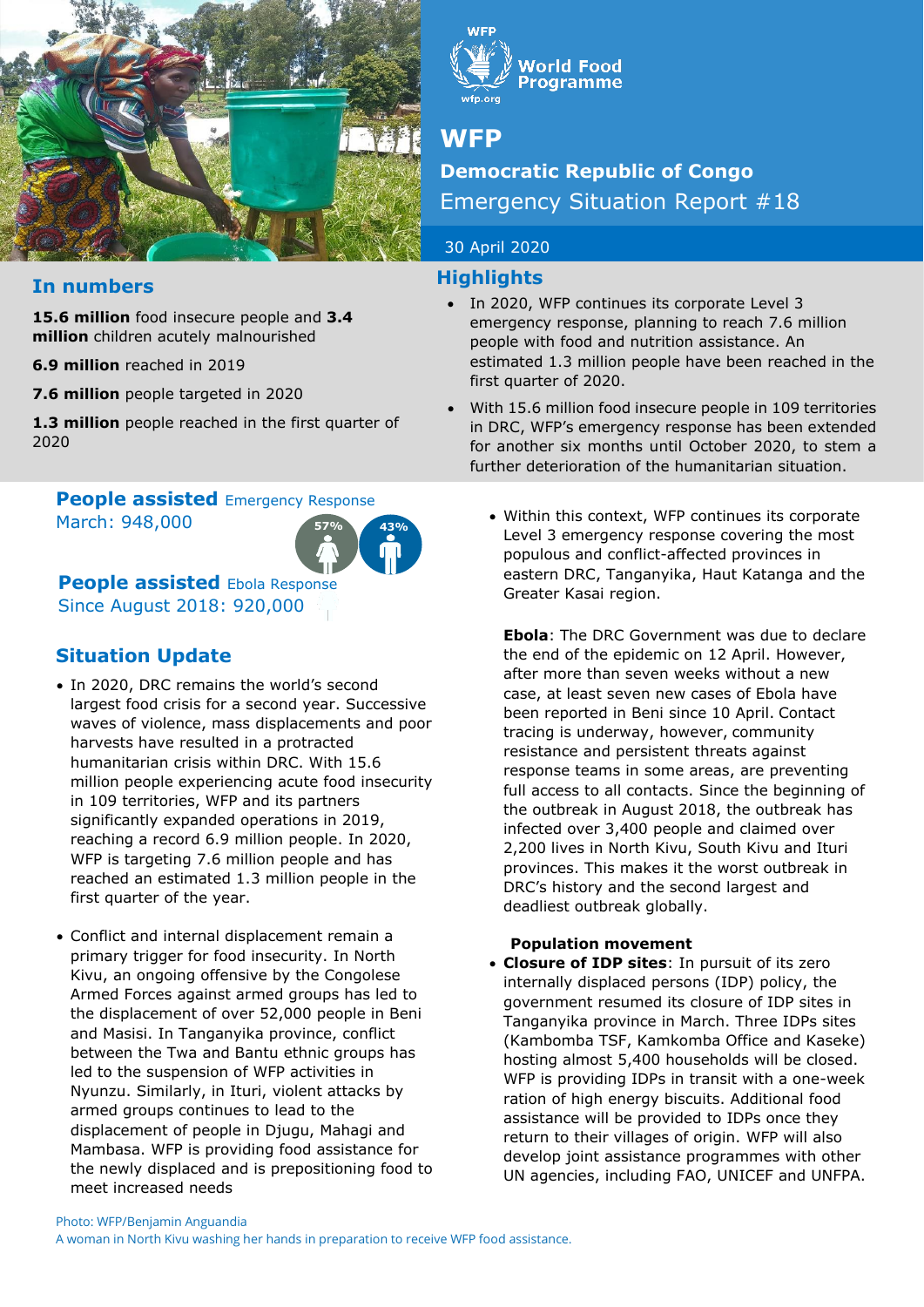• **Congolese refugees from Angola**: Since mid-August 2019, an estimated 15,000 Congolese refugees residing in Angola have returned to DRC, following an improvement in the security situation in the Kasai regions. Repatriations have been interrupted intermittently since early this year due to poor road conditions exacerbated by the rainy season. WFP in collaboration with UNHCR is providing returnees with cash assistance in Kasai Central and Kasai provinces.

### **WFP Response**

• Despite significant access and logistical challenges, WFP provided food and nutrition assistance to a record 6.9 million people in 2019 In 2020, WFP has further scaled up its activities and aims to reach 7.6 million people by the end of the year. Sustained financial support is needed to ensure that WFP can effectively respond to the most urgent humanitarian needs.

#### **WFP's strategic shift towards resilience**

- Resilience building activities have been scaled up in 2020, targeting 630,000 people. WFP, FAO and UNICEF launched their new resilience building programme in newly targeted areas in North and South Kivu provinces. The four-year programme (2020 – 2023) aims to strengthen the livelihoods of over 180,000 people living in rural areas.
- To make refugees more self-reliant, WFP, FAO and UNHCR are gradually shifting towards livelihood and agricultural support activities outside the refugee camps, as part of a corporate joint UNHCR-WFP strategy to enhance the self-reliance of refugees in protracted situations. Small-scale livelihood activities that promote community stabilization and refugee self-reliance are already implemented for refugees from the Central African Republic and host communities in North and South Ubangi provinces. Plans are underway to introduce similar activities for South Sudanese refugees in Haut Uele province, however, delays are expected due to the ongoing COVID-19 pandemic.

# **Food, Cash and Nutrition Assistance**

#### **Food assistance:**

• In 2019, WFP provided 84,100 mt of lifesaving in-kind food assistance to 4.9 million people affected by conflict and non-conflict related shocks, such as flooding and the ongoing Ebola epidemic. In 2019, WFP provided general food assistance for a duration of three months. In 2020, WFP aims to strengthen its food

**WFP DRC** Emergency Situation Report #18 April 2020

assistance programme and may extend its distribution cycles to up to six months, depending on needs and seasonal calendars, ensuring that food assistance is available to beneficiaries when they need it the most.

• **Ebola**: Since the beginning of the Ebola outbreak in August 2018, WFP has provided 13,600 mt of food and nutrition assistance to 920,000 Ebola-affected people. Some 78 percent of those assisted were Ebola contacts, 21 percent were patients discharged after testing negative for the virus, and less than one percent were survivors. Although response operations have reduced, WFP continues to give food assistance to these Ebola-affected people. WFP is planning a change in modality from inkind food to cash assistance for survivors after the first three months of in-kind specialized nutrition support. Assessments have been conducted and preparations are underway.

#### **Cash-based assistance:**

• In 2019, WFP conducted a major scale-up of cash assistance. Two million people received cash-based transfers worth USD 55 million, more than doubling the number of people reached in 2018. In 2020, preparations are underway to shift from status-based to vulnerability-based targeting for all refugees. This will be complemented by early recovery and resilience-building interventions. Data collection and consultation with refugees is ongoing. Preparations are also ongoing for the introduction of mobile money transfers using WFP's beneficiary management system, SCOPE. This will be piloted in Mulongwe refugee camp in South Kivu province in May.

#### **Nutrition assistance:**

- In 2019, WFP scaled up nutrition interventions, reaching just over one million people in 1,344 health centres in 13 provinces. This was a 68 percent increase in the number of people reached in 2018. In 2020, WFP is further scaling up its nutrition interventions for the treatment of moderate acute malnutrition and the prevention of acute and chronic malnutrition.
- Following the Cost of Diet studies undertaken in Tanganyika, Kasai and Kasai Central in 2019, WFP plans to conduct the same study in eleven provinces in 2020, including: Ituri, Kongo Central, Kwango, Haut Uele, and North and South Ubangi. Data collection for refugees in North and South Ubangi will be conducted remotely using WFP's mobile Vulnerability Analysis and Mapping tool (mVAM). Results are expected from July and these will be used to help inform the Fill the Nutrient Gap (FNG) study for DRC. The FNG study will